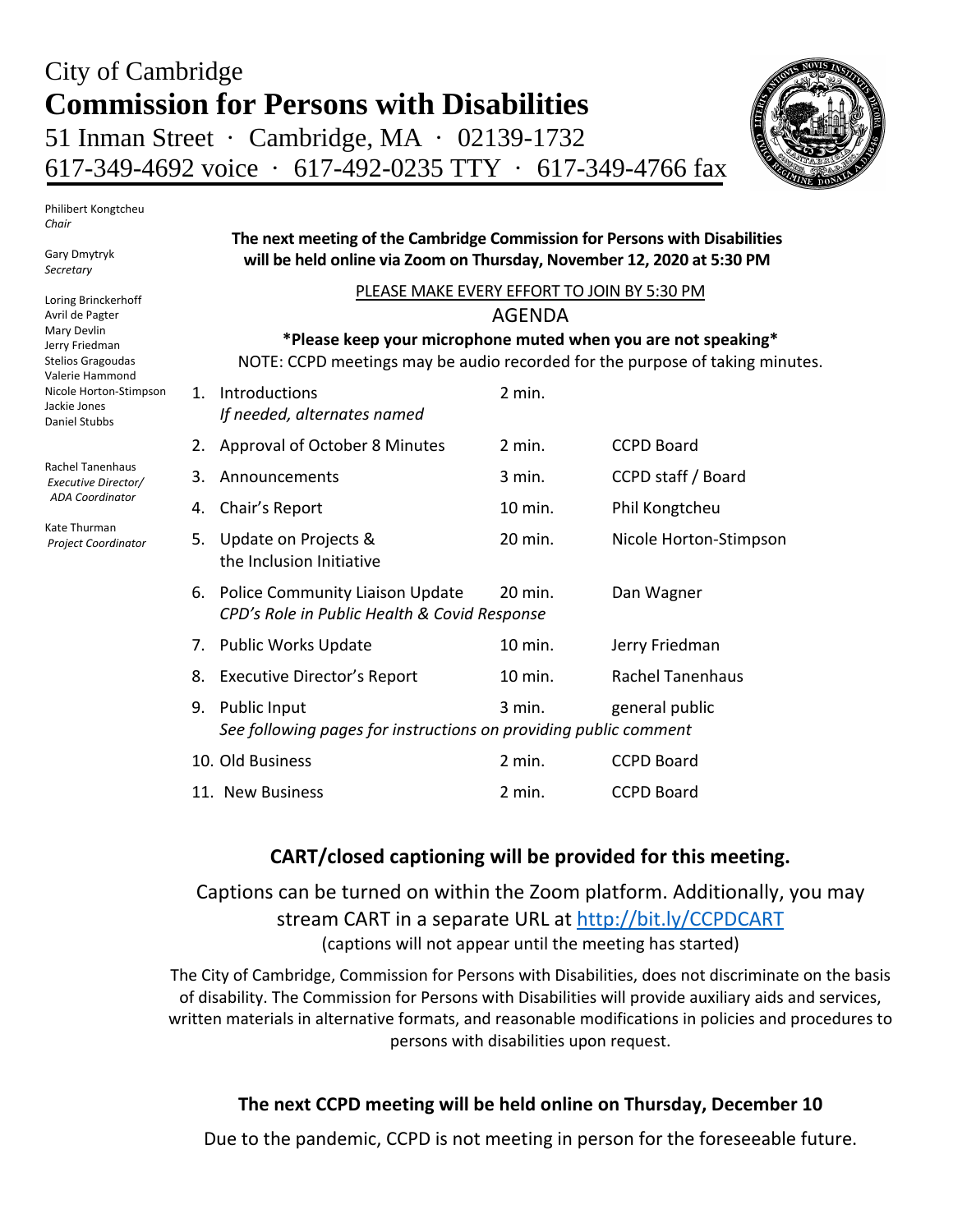# Draft

#### **Cambridge Commission for Persons with Disabilities**

Minutes for Thursday, November 12, 2020 Online via Zoom Meeting was called to order at 5:31 pm

#### **Present**

**Members:** Loring Brinckerhoff, Mary Devlin, Gary Dmytryk, Jerry Friedman, Stelios Gragoudas, Nicole Horton-Simpson, Philibert Kongtcheu, and Daniel Stubbs **Absent:** Avril de Pagter, Valerie Hammond, and Jackie Jones **Staff:** Rachel Tanenhaus and Nancy Tauber

**Guest Speaker:** Dan Wagner, Cambridge Police Department

#### **Documents/Materials Used:**

- Agenda
- Minutes from the November 12, 2020 Meeting

#### **Minutes:**

A motion to accept the November 12 minutes was seconded and unanimously passed.

#### **Chair's Report:**

• Phil welcomed everyone to the meeting but had no specific items to cover

### **Update on the Inclusion Initiative:**

Nicole Horton-Stimpson reported:

- Before COVID, the Inclusion Initiative had a long waitlist of children
- Challenging to hire staff
- Was able to raise the salary to help
- Then COVID hit
- Been contacting families to see what supports they needed most need supports for the school day not DHSP programs.
- Nicole's role has shifted over the last 9 months several times.
- DHSP Initiative in the works:
	- o There are no in person programs happening
	- o Currently there is a DHSP Fall in the Fields program 2-5pm outside time. Hundreds of children have been participating. This is ending because of the short days. People love the program.
	- o DHSP is working on virtual afterschool programming (probably both full and part time options).
	- o DHSP is creating a family support program:
		- Provide supports for families and students.
		- In the process of developing criteria and figuring out what families need.
	- o Please reach out to Nicole with any questions. Tell families to contact her.
	- o Questions
		- Is there a website that has the info? Find It Cambridge
		- What's happening with DHSP Recreation Special Needs? Nicole will find out.
		- What else is the city doing to help people? Nicole will send information to Rachel/Kate.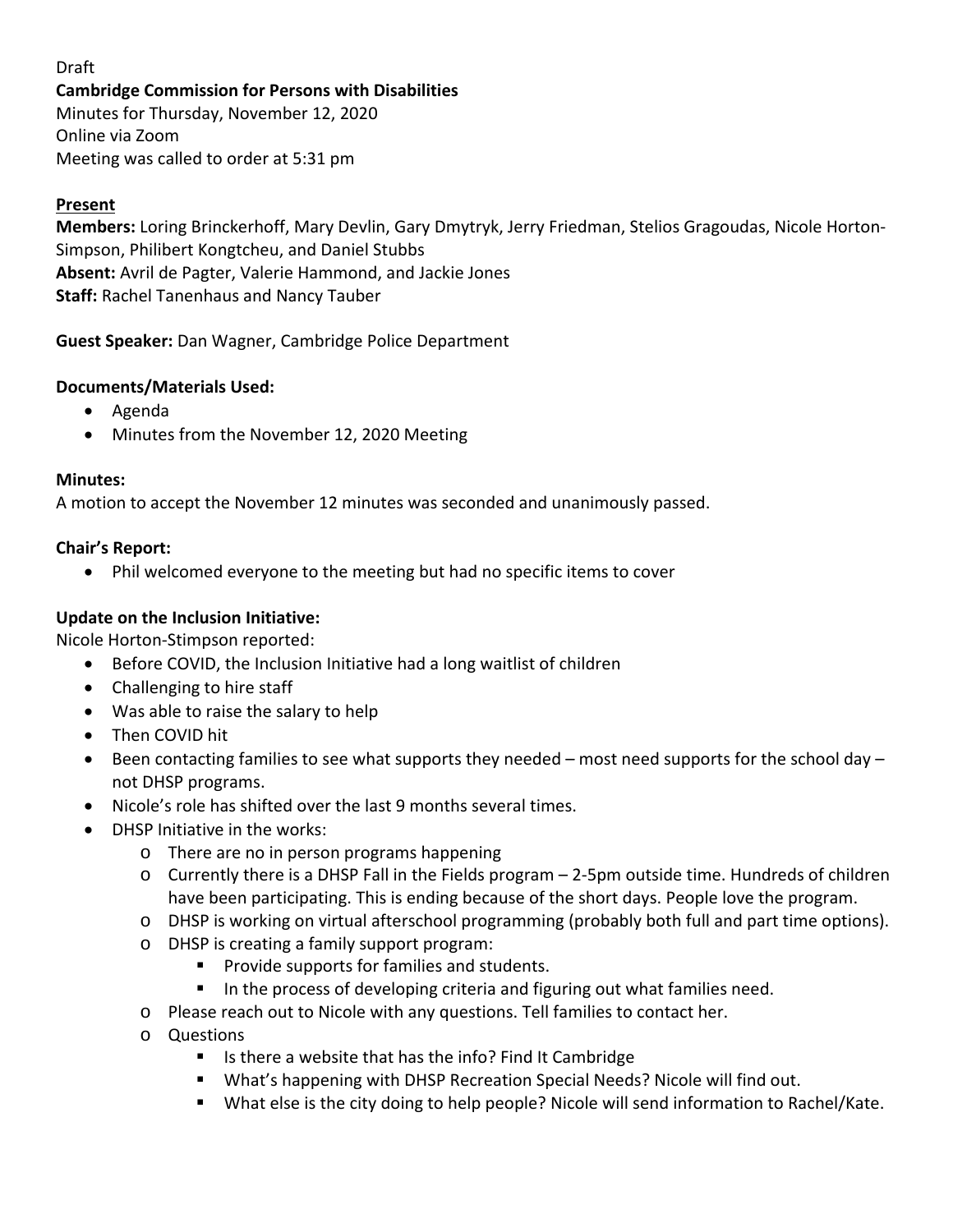## **Police Community Liaison Update:**

- Deputy Superintendent Dan Wagner reported on the Police Department's role in public health during the pandemic:
	- o Policing vs Law Enforcement
		- Law enforcement is a small part of the work we do. (3% for Cambridge)
		- **History of policing**
		- **Cambridge** 
			- Early 2000s added community outreach positions focused on vulnerable populations, clinical therapists, recovery coach, internships, etc.
			- Capacity to address complex problems people are dealing with
			- Handcuffing and arresting people does not help.
			- Robust case management program.
			- Adding more supports as time goes on.
			- COVID There are lots of laws and regulations for public health purposes. Police are asked to enforce, which was very challenging considering what is going on with the police in this country. CPD focused on educating the community about COVID and handing out masks. Working with others to set up testing centers. CPS also partnered with the shelter at the War Memorial. The shelter is moving to the Transition Wellness Center – the old Spaulding Center has been renovated to meet this need.
		- Questions/Comments
			- This is a new way of policing.
			- CPD is ahead of the curve in policing.
			- Are there police fluent in sign language?
				- o We have over 20 languages that we interpret
				- o We have a teletype system when people call 911
				- o Dan will find out about sign language.
			- Police Budget? It is hard to break out the budget.
			- How much is the budget allocated for the disabilities population Can't think of anything specific. We try to meet the needs of the people.
		- Reach out to Dan anytime with questions or comments.

#### **Public Works Update:**

- Jerry reported that
	- o Snow presentation will happen in December.
	- o Construction moratorium has started for non-essential construction.
	- o Fewer projects than in previous years due to COVID.
	- o Working on sidewalks concrete deterioration of sidewalks.
	- $\circ$  Supported outdoor dining providing barriers, ramps, leaf and snow clearing, etc.
	- o Public showers located in Harvard Square parking lot on Church St.
	- o Made sure city buildings are COVID safe handwashing station, ventilations, signage, etc.
	- o Large projects River Street
	- $\circ$  Able to reach more people virtually will continue to do that moving forward
	- o Using CART
	- o Street, sidewalk and landscaping projects Jerry will send the map with information.
- Rachel The maps need to be accessible. Colors on maps are difficult to read for some folks. There is a new sidewalk at 51 Inman St that is more accessible. DPW has responded to calls we get about outdoor spaces. Thank you DPW.